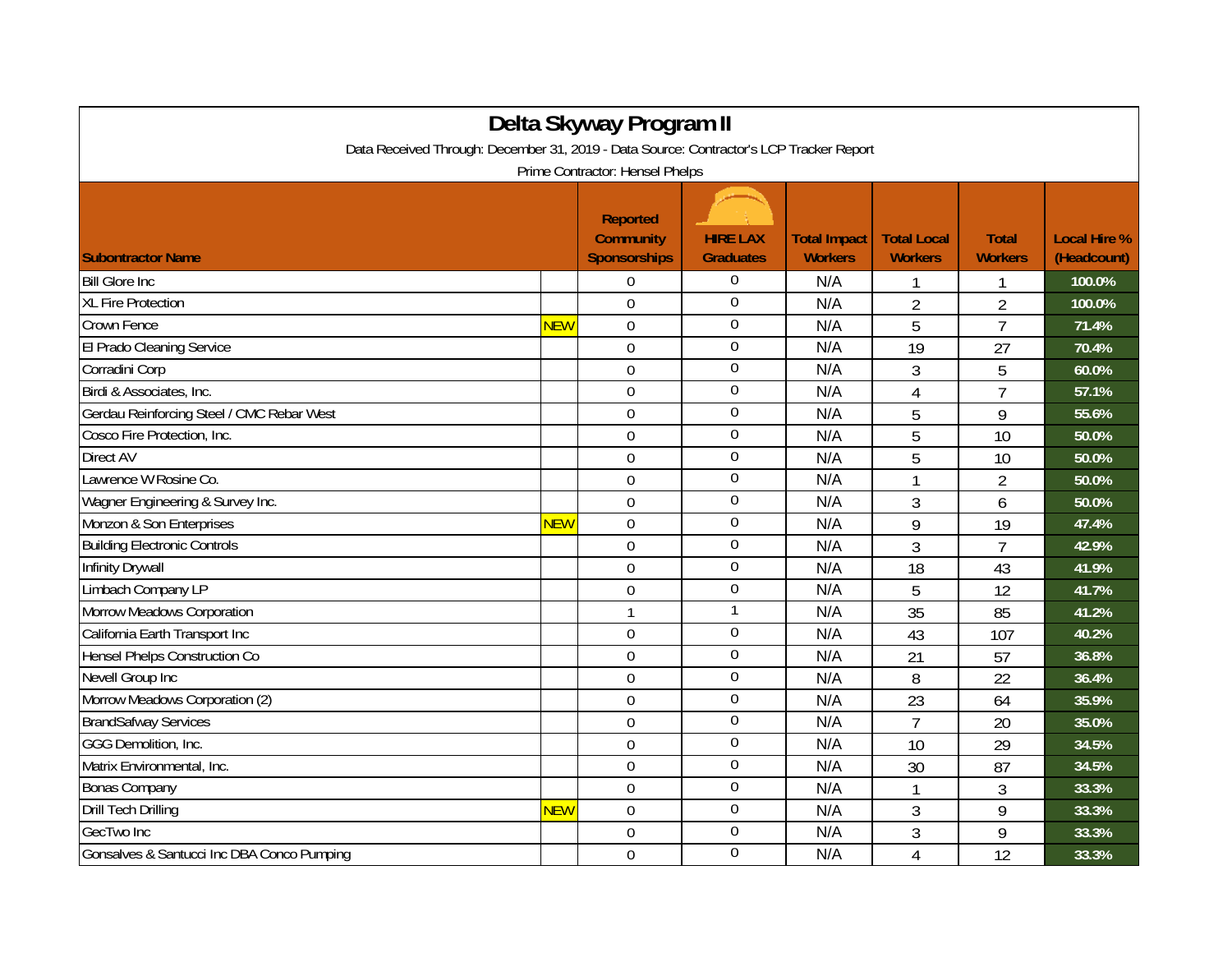| Delta Skyway Program II                                                                 |            |                                                            |                                     |                                       |                                      |                                |                                    |  |  |
|-----------------------------------------------------------------------------------------|------------|------------------------------------------------------------|-------------------------------------|---------------------------------------|--------------------------------------|--------------------------------|------------------------------------|--|--|
| Data Received Through: December 31, 2019 - Data Source: Contractor's LCP Tracker Report |            |                                                            |                                     |                                       |                                      |                                |                                    |  |  |
| Prime Contractor: Hensel Phelps                                                         |            |                                                            |                                     |                                       |                                      |                                |                                    |  |  |
| <b>Subontractor Name</b>                                                                |            | <b>Reported</b><br><b>Community</b><br><b>Sponsorships</b> | <b>HIRE LAX</b><br><b>Graduates</b> | <b>Total Impact</b><br><b>Workers</b> | <b>Total Local</b><br><b>Workers</b> | <b>Total</b><br><b>Workers</b> | <b>Local Hire %</b><br>(Headcount) |  |  |
| Washington Iron Works                                                                   |            | $\Omega$                                                   | $\Omega$                            | N/A                                   | 11                                   | 33                             | 33.3%                              |  |  |
| <b>Best Contracting Services Inc</b>                                                    |            | $\Omega$                                                   | $\boldsymbol{0}$                    | N/A                                   | 4                                    | 13                             | 30.8%                              |  |  |
| ISEC, Inc.                                                                              |            | $\overline{0}$                                             | $\boldsymbol{0}$                    | N/A                                   | 3                                    | 10                             | 30.0%                              |  |  |
| Site Solution Services, Inc.                                                            |            | $\mathbf 0$                                                | $\boldsymbol{0}$                    | N/A                                   | $\overline{2}$                       | $\overline{7}$                 | 28.6%                              |  |  |
| <b>Granite Construction Company</b>                                                     |            | $\overline{0}$                                             | $\overline{0}$                      | N/A                                   | 9                                    | 32                             | 28.1%                              |  |  |
| Rosendin Electric                                                                       |            | $\mathbf 0$                                                | $\mathbf 0$                         | N/A                                   | 13                                   | 49                             | 26.5%                              |  |  |
| Condon Jonson & Associates, Inc.                                                        |            | $\overline{0}$                                             | $\overline{0}$                      | N/A                                   | 10                                   | 38                             | 26.3%                              |  |  |
| Zolnay Insulation Inc                                                                   |            | $\overline{0}$                                             | $\boldsymbol{0}$                    | N/A                                   | $\mathbf{1}$                         | $\overline{4}$                 | 25.0%                              |  |  |
| Pan Pacific Mechanica, LLC                                                              |            | $\overline{0}$                                             | $\overline{0}$                      | N/A                                   | $\overline{2}$                       | 9                              | 22.2%                              |  |  |
| NorCal Pipeline Services, Inc.                                                          |            | $\mathbf 0$                                                | $\overline{0}$                      | N/A                                   | 3                                    | 14                             | 21.4%                              |  |  |
| Murray Company                                                                          |            | $\overline{0}$                                             | $\boldsymbol{0}$                    | N/A                                   | 25                                   | 117                            | 21.4%                              |  |  |
| Performance Contracting Inc.                                                            |            | $\Omega$                                                   | $\boldsymbol{0}$                    | N/A                                   | 6                                    | 29                             | 20.7%                              |  |  |
| Centerline Concrete Cutting                                                             |            | $\overline{0}$                                             | $\boldsymbol{0}$                    | N/A                                   | 1                                    | 5                              | 20.0%                              |  |  |
| Concrete Coring Company                                                                 |            | $\overline{0}$                                             | $\boldsymbol{0}$                    | N/A                                   | 1                                    | 5                              | 20.0%                              |  |  |
| <b>Comet Electric</b>                                                                   |            | $\mathbf 0$                                                | $\mathbf 0$                         | N/A                                   | $\mathbf{1}$                         | 6                              | 16.7%                              |  |  |
| <b>Environmental Construction Group</b>                                                 |            | $\mathbf 0$                                                | $\boldsymbol{0}$                    | N/A                                   | $\overline{2}$                       | 13                             | 15.4%                              |  |  |
| <b>Shoring Engineers</b>                                                                |            | $\mathbf 0$                                                | $\boldsymbol{0}$                    | N/A                                   | $\overline{2}$                       | 15                             | 13.3%                              |  |  |
| Xcel Mechanical System Inc.                                                             |            | $\overline{0}$                                             | $\boldsymbol{0}$                    | N/A                                   | $\mathbf{1}$                         | 10                             | 10.0%                              |  |  |
| <b>Badger Daylighting Corp</b>                                                          |            | $\mathbf 0$                                                | $\boldsymbol{0}$                    | N/A                                   | $\overline{2}$                       | 29                             | 6.9%                               |  |  |
| Air Balance Co, Inc.                                                                    |            | $\overline{0}$                                             | $\boldsymbol{0}$                    | N/A                                   | $\overline{0}$                       | $\mathbf{1}$                   | 0.0%                               |  |  |
| ARB, Inc.                                                                               | <b>NEW</b> | $\overline{0}$                                             | $\overline{0}$                      | N/A                                   | $\overline{0}$                       | $\overline{7}$                 | 0.0%                               |  |  |
| <b>Brymax Construction Services</b>                                                     |            | $\overline{0}$                                             | $\boldsymbol{0}$                    | N/A                                   | $\overline{0}$                       | 8                              | 0.0%                               |  |  |
| C.A. Buchen Corp                                                                        |            | $\overline{0}$                                             | $\boldsymbol{0}$                    | N/A                                   | $\overline{0}$                       | 6                              | 0.0%                               |  |  |
| Climatec                                                                                |            | $\mathbf 0$                                                | $\boldsymbol{0}$                    | N/A                                   | $\overline{0}$                       | $\overline{2}$                 | 0.0%                               |  |  |
| Connor Concrete Cutting and Coring                                                      |            | $\overline{0}$                                             | $\overline{0}$                      | N/A                                   | $\overline{0}$                       | 6                              | 0.0%                               |  |  |
| <b>Exsell Sales Associates</b>                                                          |            | $\mathbf 0$                                                | $\overline{0}$                      | N/A                                   | $\overline{0}$                       | $\overline{2}$                 | 0.0%                               |  |  |
| <b>Inspection Resources Co</b>                                                          |            | $\overline{0}$                                             | $\boldsymbol{0}$                    | N/A                                   | $\theta$                             | $\overline{2}$                 | 0.0%                               |  |  |
| Lonestar West Services LLC                                                              |            | $\mathbf 0$                                                | $\Omega$                            | N/A                                   | $\overline{0}$                       | 8                              | 0.0%                               |  |  |